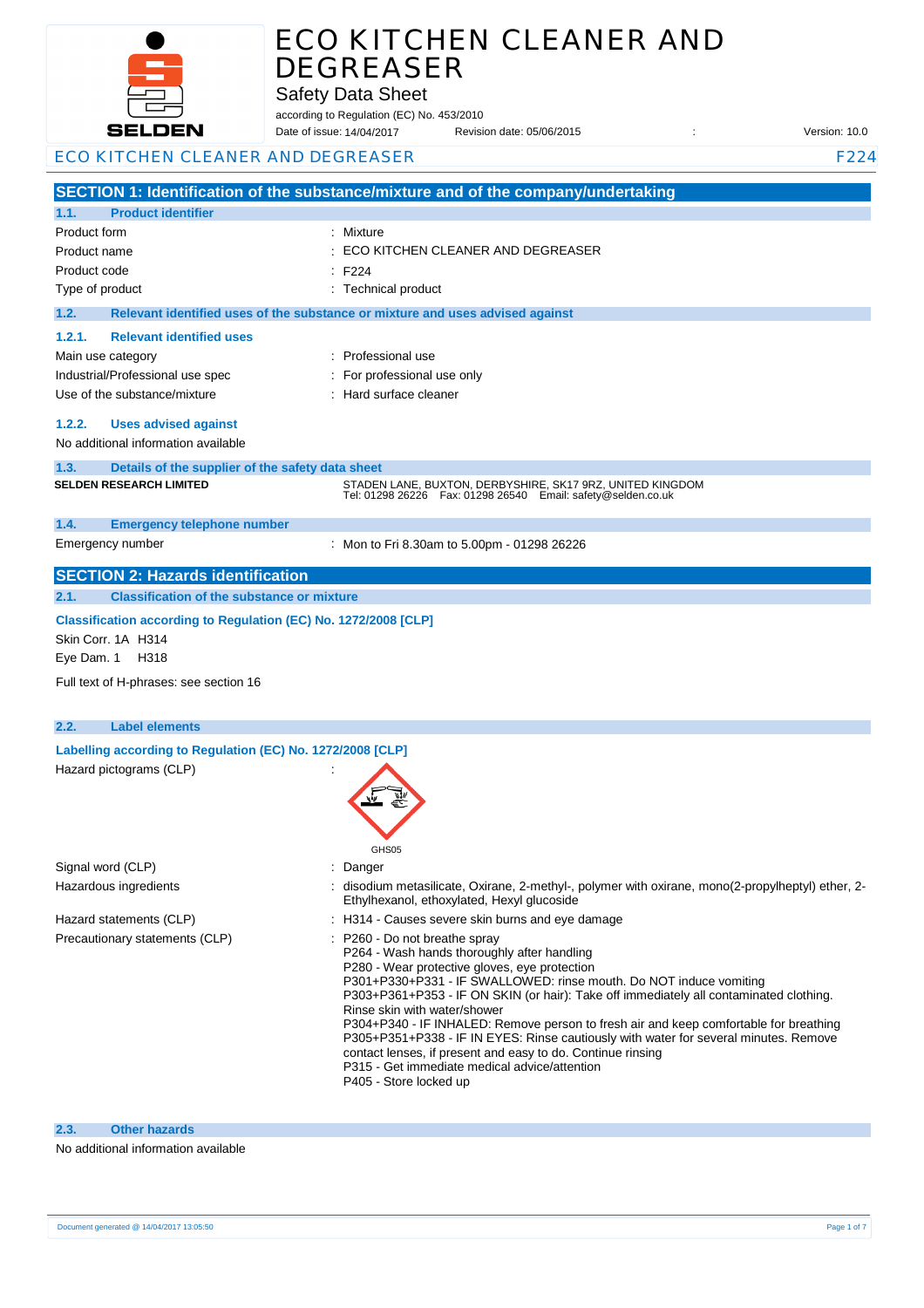# Safety Data Sheet

according to Regulation (EC) No. 453/2010

### **SECTION 3: Composition/information on ingredients**

# **3.1. Substance**

Not applicable

#### **3.2. Mixture**

| <b>Name</b>                                                             | <b>Product identifier</b>                                                   | $\frac{9}{6}$ | <b>Classification according to</b><br>Directive 67/548/EEC | <b>Classification according to</b><br><b>Requlation (EC) No.</b><br>1272/2008 [CLP] |
|-------------------------------------------------------------------------|-----------------------------------------------------------------------------|---------------|------------------------------------------------------------|-------------------------------------------------------------------------------------|
| disodium metasilicate                                                   | (CAS No) 6834-92-0<br>(EC no) 229-912-9<br>(EC index no) 014-010-00-8       | $1 - 5$       | C: R34<br>Xi: R37                                          | Skin Corr. 1B, H314<br>STOT SE 3, H335                                              |
| Oxirane, 2-methyl-, polymer with oxirane,<br>mono(2-propylheptyl) ether | (CAS No) Polymer DT03                                                       | $1 - 5$       | Xn; R22<br>Xi: R41                                         | Acute Tox. 4 (Oral), H302<br>Eye Dam. 1, H318                                       |
| 2-Ethylhexanol, ethoxylated                                             | (CAS No) 26468-86-0<br>(EC no) 607-943-2                                    | $1 - 5$       | Xi: R41                                                    | Eye Dam. 1, H318                                                                    |
| Sodium xylenesulphonate                                                 | (CAS No) 1300-72-7<br>(EC no) 215-090-9<br>(REACH-no) 01-<br>2119513350-56  | $1 - 5$       | Xi: R36                                                    | Eye Irrit. 2, H319                                                                  |
| Hexyl glucoside                                                         | (CAS No) 54549-24-5<br>(EC no) 259-217-6<br>(REACH-no) 01-<br>2119492545-29 | $1 - 5$       | Xi: R41                                                    | Eye Dam. 1, H318                                                                    |

Full text of R- and H-phrases: see section 16

|        | <b>SECTION 4: First aid measures</b>                                       |                                                                                                                                       |
|--------|----------------------------------------------------------------------------|---------------------------------------------------------------------------------------------------------------------------------------|
| 4.1.   | <b>Description of first aid measures</b>                                   |                                                                                                                                       |
|        | First-aid measures general                                                 | : Get medical advice/attention if you feel unwell.                                                                                    |
|        | First-aid measures after inhalation                                        | Remove person to fresh air and keep comfortable for breathing.                                                                        |
|        | First-aid measures after skin contact                                      | Wash with plenty of soap and water. Take off immediately all contaminated clothing and wash it<br>before reuse.                       |
|        | First-aid measures after eye contact                                       | : Immediately rinse with water for a prolonged period while holding the eyelids wide open. Get<br>immediate medical advice/attention. |
|        | First-aid measures after ingestion                                         | Do NOT induce vomiting. Rinse mouth. Drink plenty of water. Get medical advice/attention.                                             |
| 4.2.   | Most important symptoms and effects, both acute and delayed                |                                                                                                                                       |
|        | Symptoms/injuries after inhalation                                         | : May cause respiratory irritation.                                                                                                   |
|        | Symptoms/injuries after skin contact                                       | Burns.                                                                                                                                |
|        | Symptoms/injuries after eye contact                                        | Causes serious eye damage.                                                                                                            |
|        | Symptoms/injuries after ingestion                                          | : Burns.                                                                                                                              |
| 4.3.   | Indication of any immediate medical attention and special treatment needed |                                                                                                                                       |
|        | Treat symptomatically.                                                     |                                                                                                                                       |
|        | <b>SECTION 5: Firefighting measures</b>                                    |                                                                                                                                       |
| 5.1.   | <b>Extinguishing media</b>                                                 |                                                                                                                                       |
|        | Suitable extinguishing media                                               | : Carbon dioxide. Dry powder. Foam.                                                                                                   |
|        |                                                                            |                                                                                                                                       |
| 5.2.   | Special hazards arising from the substance or mixture                      |                                                                                                                                       |
| fire   | Hazardous decomposition products in case of                                | : Corrosive vapours.                                                                                                                  |
| 5.3.   | <b>Advice for firefighters</b>                                             |                                                                                                                                       |
|        | No additional information available                                        |                                                                                                                                       |
|        | <b>SECTION 6: Accidental release measures</b>                              |                                                                                                                                       |
| 6.1.   | Personal precautions, protective equipment and emergency procedures        |                                                                                                                                       |
| 6.1.1. | For non-emergency personnel                                                |                                                                                                                                       |
|        | <b>Emergency procedures</b>                                                | Evacuate unnecessary personnel.                                                                                                       |
| 6.1.2. | For emergency responders                                                   |                                                                                                                                       |
|        | Protective equipment                                                       | : Use personal protective equipment as required.                                                                                      |
| 6.2.   | <b>Environmental precautions</b>                                           |                                                                                                                                       |
|        | Avoid release to the environment.                                          |                                                                                                                                       |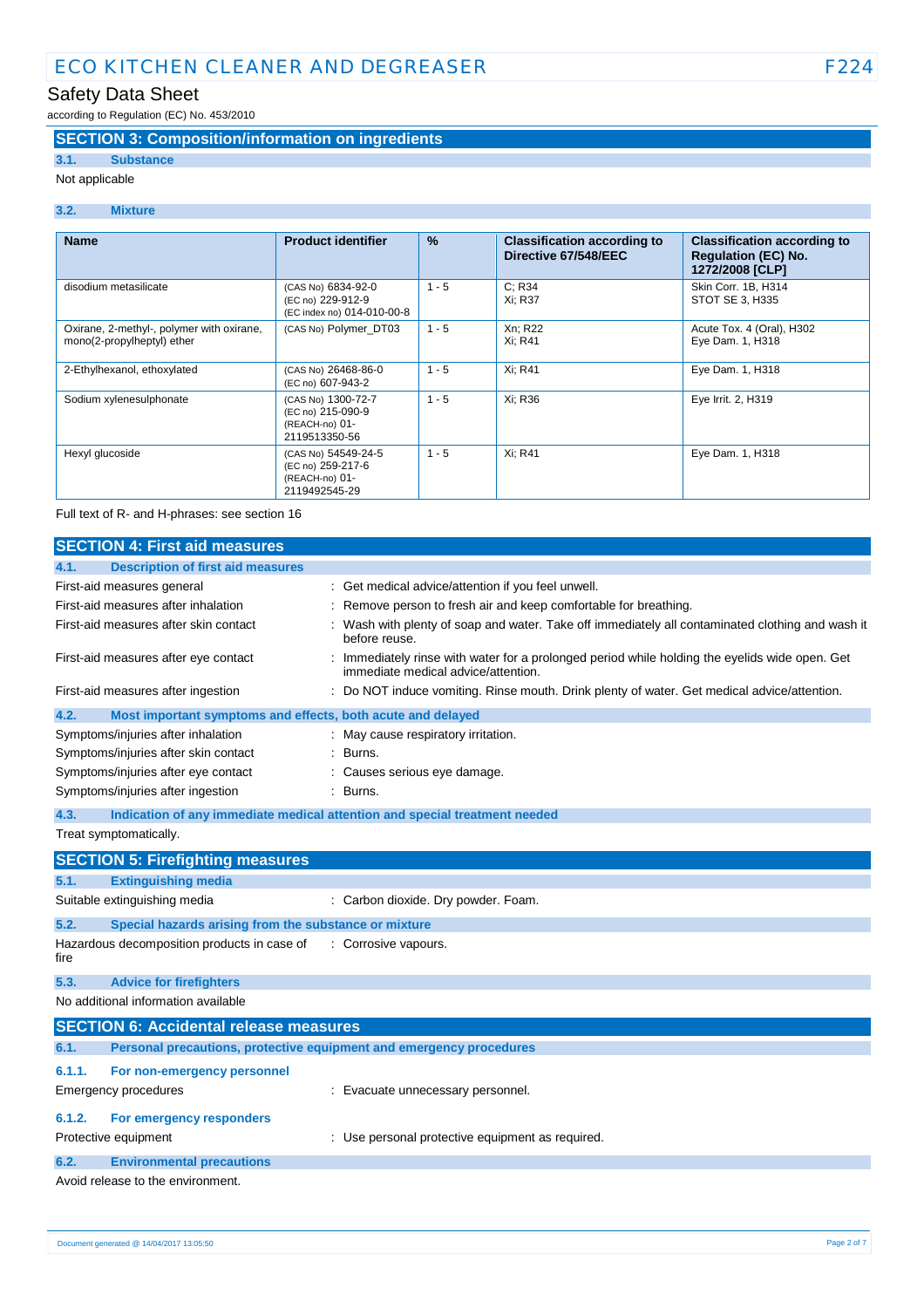# Safety Data Sheet

according to Regulation (EC) No. 453/2010

|                 | $10001$ and $1000$ $1000$ $1000$ $1000$ $1000$               |                                                                                                                                   |
|-----------------|--------------------------------------------------------------|-----------------------------------------------------------------------------------------------------------------------------------|
| 6.3.            | Methods and material for containment and cleaning up         |                                                                                                                                   |
| For containment |                                                              | : Collect spillage.                                                                                                               |
|                 | Methods for cleaning up                                      | : Soak up spills with inert solids, such as clay or diatomaceous earth as soon as possible.                                       |
| 6.4.            | <b>Reference to other sections</b>                           |                                                                                                                                   |
|                 |                                                              | For further information refer to section 8: "Exposure controls/personal protection". For further information refer to section 13. |
|                 | <b>SECTION 7: Handling and storage</b>                       |                                                                                                                                   |
| 7.1.            | <b>Precautions for safe handling</b>                         |                                                                                                                                   |
|                 | Precautions for safe handling                                | : Avoid contact with skin and eyes.                                                                                               |
|                 | Hygiene measures                                             | : Do not eat, drink or smoke when using this product.                                                                             |
| 7.2.            | Conditions for safe storage, including any incompatibilities |                                                                                                                                   |
|                 | Technical measures                                           | : Does not require any specific or particular technical measures.                                                                 |
|                 | Storage conditions                                           | : Keep container closed when not in use.                                                                                          |
|                 | Incompatible products                                        | : Oxidizing agent. Strong acids.                                                                                                  |
|                 | Incompatible materials                                       | : Metals.                                                                                                                         |
|                 | Special rules on packaging                                   | : Keep only in original container.                                                                                                |

#### **7.3. Specific end use(s)**

No additional information available

## **SECTION 8: Exposure controls/personal protection**

### **8.1. Control parameters**

No additional information available

| 8.2.<br><b>Exposure controls</b>  |                                             |
|-----------------------------------|---------------------------------------------|
| Materials for protective clothing | : Not required for normal conditions of use |
| Hand protection                   | : Protective gloves                         |
| Eye protection                    | Safety glasses                              |
| Skin and body protection          | : Not required for normal conditions of use |

Respiratory protection : Not required for normal conditions of use



| <b>SECTION 9: Physical and chemical properties</b>            |                     |
|---------------------------------------------------------------|---------------------|
| Information on basic physical and chemical properties<br>9.1. |                     |
| Physical state                                                | : Liquid            |
| Appearance                                                    | : Liquid.           |
| Colour                                                        | light green.        |
| Odour                                                         | odourless.          |
| Odour threshold                                               | No data available   |
| pH                                                            | : 13.3              |
| Relative evaporation rate (butylacetate=1)                    | : No data available |
| Melting point                                                 | : No data available |
| Freezing point                                                | : No data available |
| Boiling point                                                 | : No data available |
| Flash point                                                   | No data available   |
| Auto-ignition temperature                                     | No data available   |
| Decomposition temperature                                     | No data available   |
| Flammability (solid, gas)                                     | : No data available |
| Vapour pressure                                               | No data available   |
| Relative vapour density at 20 °C                              | : No data available |
| Relative density                                              | : 1.05              |
| Solubility                                                    | : No data available |
| Log Pow                                                       | No data available   |
|                                                               |                     |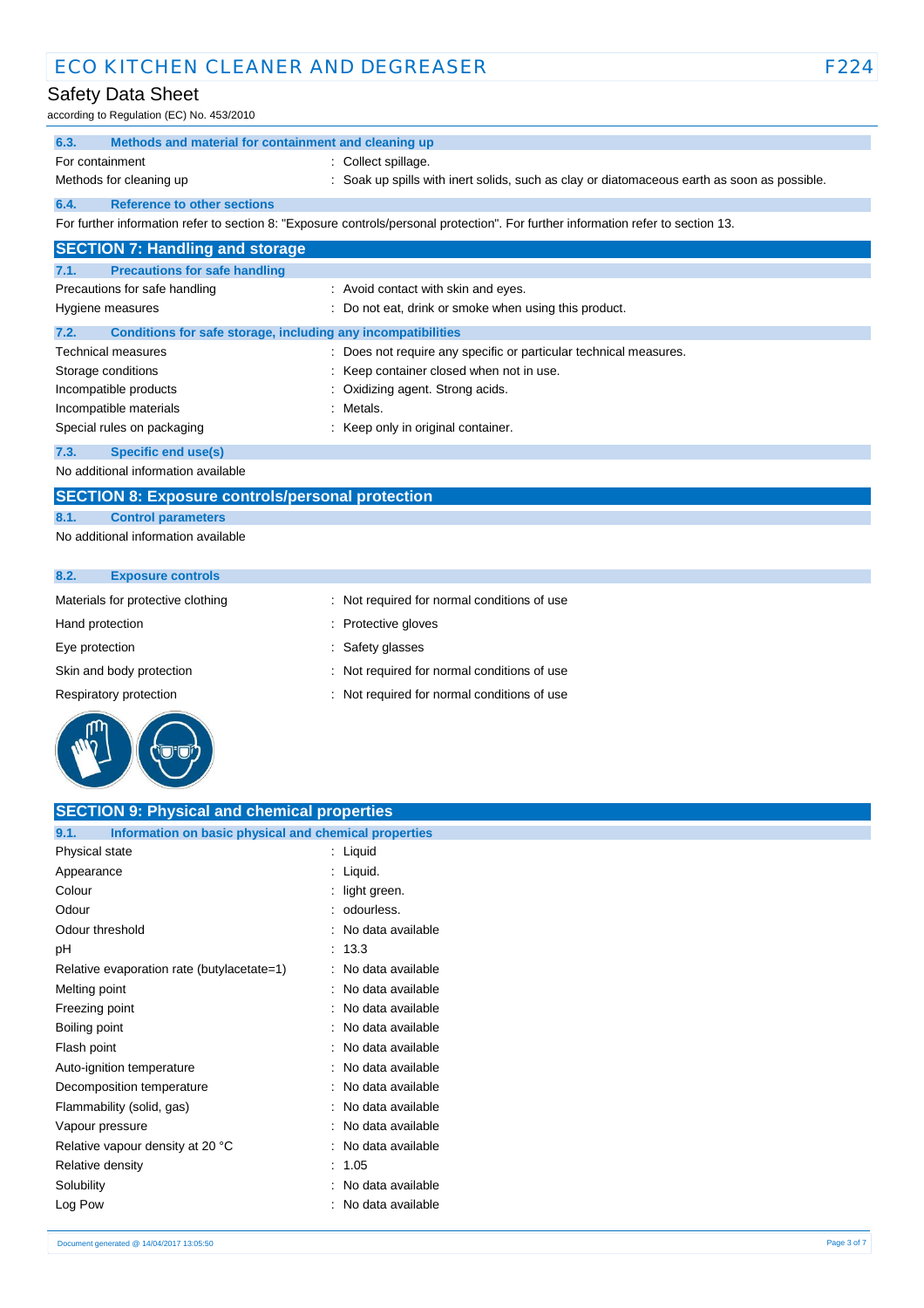## Safety Data Sheet

according to Regulation (EC) No. 453/2010

|                         | Viscosity, kinematic     | $:$ No data available |
|-------------------------|--------------------------|-----------------------|
| Viscosity, dynamic      |                          | : No data available   |
|                         | Explosive properties     | : No data available   |
|                         | Oxidising properties     | $:$ No data available |
| <b>Explosive limits</b> |                          | : No data available   |
| 9.2.                    | <b>Other information</b> |                       |

No additional information available

|         | <b>SECTION 10: Stability and reactivity</b> |
|---------|---------------------------------------------|
| 10.1.   | <b>Reactivity</b>                           |
|         | No additional information available         |
| 10.2.   | <b>Chemical stability</b>                   |
|         | Stable under normal conditions.             |
| 10.3.   | <b>Possibility of hazardous reactions</b>   |
|         | No additional information available         |
| 10.4.   | <b>Conditions to avoid</b>                  |
|         | No additional information available         |
| 10.5.   | <b>Incompatible materials</b>               |
| metals. |                                             |
| 10.6.   | <b>Hazardous decomposition products</b>     |

No additional information available

| <b>SECTION 11: Toxicological information</b>          |                                                        |
|-------------------------------------------------------|--------------------------------------------------------|
| Information on toxicological effects<br>11.1.         |                                                        |
| Acute toxicity                                        | : Not classified                                       |
| Skin corrosion/irritation                             | : Causes severe skin burns and eye damage.<br>pH: 13.3 |
| Serious eye damage/irritation                         | : Causes serious eye damage.<br>pH: 13.3               |
| Respiratory or skin sensitisation                     | Not classified<br>۰.                                   |
| Germ cell mutagenicity                                | Not classified                                         |
| Carcinogenicity                                       | : Not classified                                       |
| Reproductive toxicity                                 | : Not classified                                       |
| Specific target organ toxicity (single exposure)      | : Not classified                                       |
| Specific target organ toxicity (repeated<br>exposure) | : Not classified                                       |
| Aspiration hazard                                     | : Not classified                                       |

### **SECTION 12: Ecological information**

### **12.1. Toxicity**

| Oxirane, 2-methyl-, polymer with oxirane, mono(2-propylheptyl) ether (Polymer_DT03) |                                 |
|-------------------------------------------------------------------------------------|---------------------------------|
| LC50 fishes 1                                                                       | $> 10 - 100$ mg/l               |
| EC50 Daphnia 1                                                                      | $> 10 - 100$ mg/l               |
| ErC50 (other aquatic plants)                                                        | $> 10 - 100$ mg/l               |
| 2-Ethylhexanol, ethoxylated (26468-86-0)                                            |                                 |
| LC50 fishes 1                                                                       | $13 \text{ mg/l}$               |
| EC50 other aquatic organisms 1                                                      | 6.5 mg/l EC50 waterflea (48 h)  |
| EC50 other aquatic organisms 2                                                      | 6.6 mg/l IC50 algea (72 h) mg/l |
| Sodium xylenesulphonate (1300-72-7)                                                 |                                 |
| EC50 other aquatic organisms 1                                                      | $> 1020$ mg/l                   |
| EC50 other aquatic organisms 2                                                      | IC50 algea (72 h) mg/l          |
| Hexyl glucoside (54549-24-5)                                                        |                                 |
| LC50 fishes 1                                                                       | 420 mg/l                        |
| EC50 other aquatic organisms 1                                                      | 490 mg/l EC50 waterflea (48 h)  |
| EC50 other aquatic organisms 2                                                      | 180 mg/l IC50 algea (72 h) mg/l |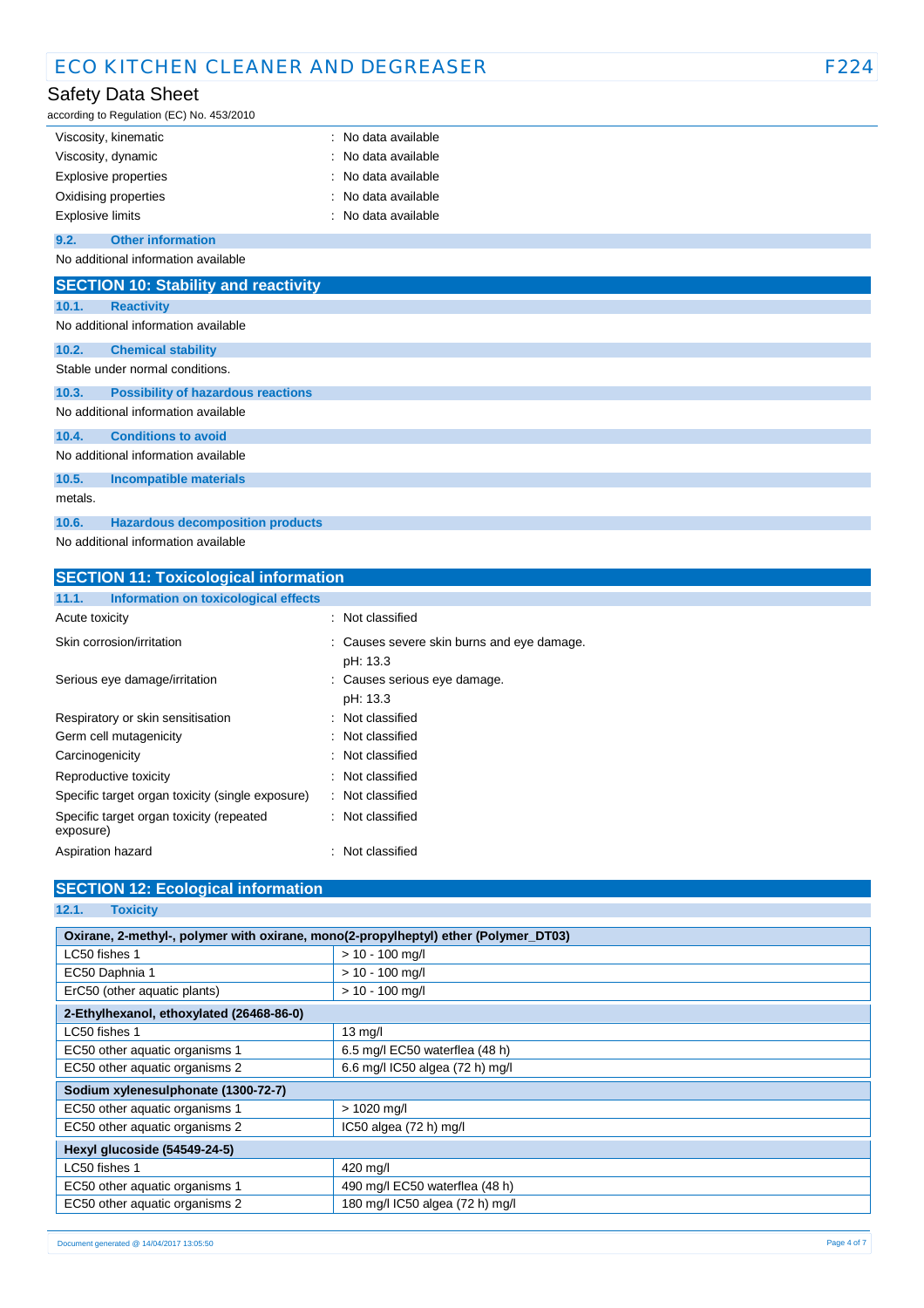### Safety Data Sheet

according to Regulation (EC) No. 453/2010

| 12.2.<br><b>Persistence and degradability</b>      |                                                                                |
|----------------------------------------------------|--------------------------------------------------------------------------------|
| No additional information available                |                                                                                |
| 12.3.<br><b>Bioaccumulative potential</b>          |                                                                                |
| No additional information available                |                                                                                |
| <b>Mobility in soil</b><br>12.4.                   |                                                                                |
| No additional information available                |                                                                                |
| <b>Results of PBT and vPvB assessment</b><br>12.5. |                                                                                |
| No additional information available                |                                                                                |
|                                                    |                                                                                |
| 12.6.<br><b>Other adverse effects</b>              |                                                                                |
| No additional information available                |                                                                                |
| <b>SECTION 13: Disposal considerations</b>         |                                                                                |
| 13.1.<br><b>Waste treatment methods</b>            |                                                                                |
| No additional information available                |                                                                                |
| <b>SECTION 14: Transport information</b>           |                                                                                |
| In accordance with ADR / RID / IMDG / IATA / ADN   |                                                                                |
| 14.1.<br><b>UN number</b>                          |                                                                                |
| UN-No. (ADR)                                       | : 1760                                                                         |
| UN-No. (IMDG)                                      | 1760                                                                           |
| UN-No.(IATA)                                       | : 1760                                                                         |
| 14.2.<br><b>UN proper shipping name</b>            |                                                                                |
| Proper Shipping Name (ADR)                         | : CORROSIVE LIQUID, N.O.S.                                                     |
| Proper Shipping Name (IMDG)                        | : CORROSIVE LIQUID, N.O.S.                                                     |
| Proper Shipping Name (IATA)                        | CORROSIVE LIQUID, N.O.S.<br>÷                                                  |
| Transport document description (ADR)               | : UN 1760 CORROSIVE LIQUID, N.O.S. (SODIUM HYDROXIDE, SODIUM METASILICATE), 8, |
|                                                    | III, (E)                                                                       |
| Transport document description (IMDG)              | : UN 1760 CORROSIVE LIQUID, N.O.S., 8, III                                     |
| <b>Transport hazard class(es)</b><br>14.3.         |                                                                                |
|                                                    |                                                                                |
| ADR                                                |                                                                                |
| Transport hazard class(es) (ADR)                   | : 8                                                                            |
| Danger labels (ADR)                                | : 8                                                                            |
|                                                    |                                                                                |
|                                                    |                                                                                |
|                                                    |                                                                                |
|                                                    |                                                                                |
|                                                    |                                                                                |
|                                                    |                                                                                |
| <b>IMDG</b>                                        |                                                                                |
| Transport hazard class(es) (IMDG)                  | : 8                                                                            |
| Danger labels (IMDG)                               | : 8                                                                            |
|                                                    |                                                                                |
|                                                    |                                                                                |
|                                                    |                                                                                |
|                                                    |                                                                                |
|                                                    |                                                                                |
| <b>IATA</b>                                        |                                                                                |
| Transport hazard class(es) (IATA)                  | : 8                                                                            |
| Hazard labels (IATA)                               | : 8                                                                            |
|                                                    |                                                                                |
|                                                    |                                                                                |
|                                                    |                                                                                |
|                                                    |                                                                                |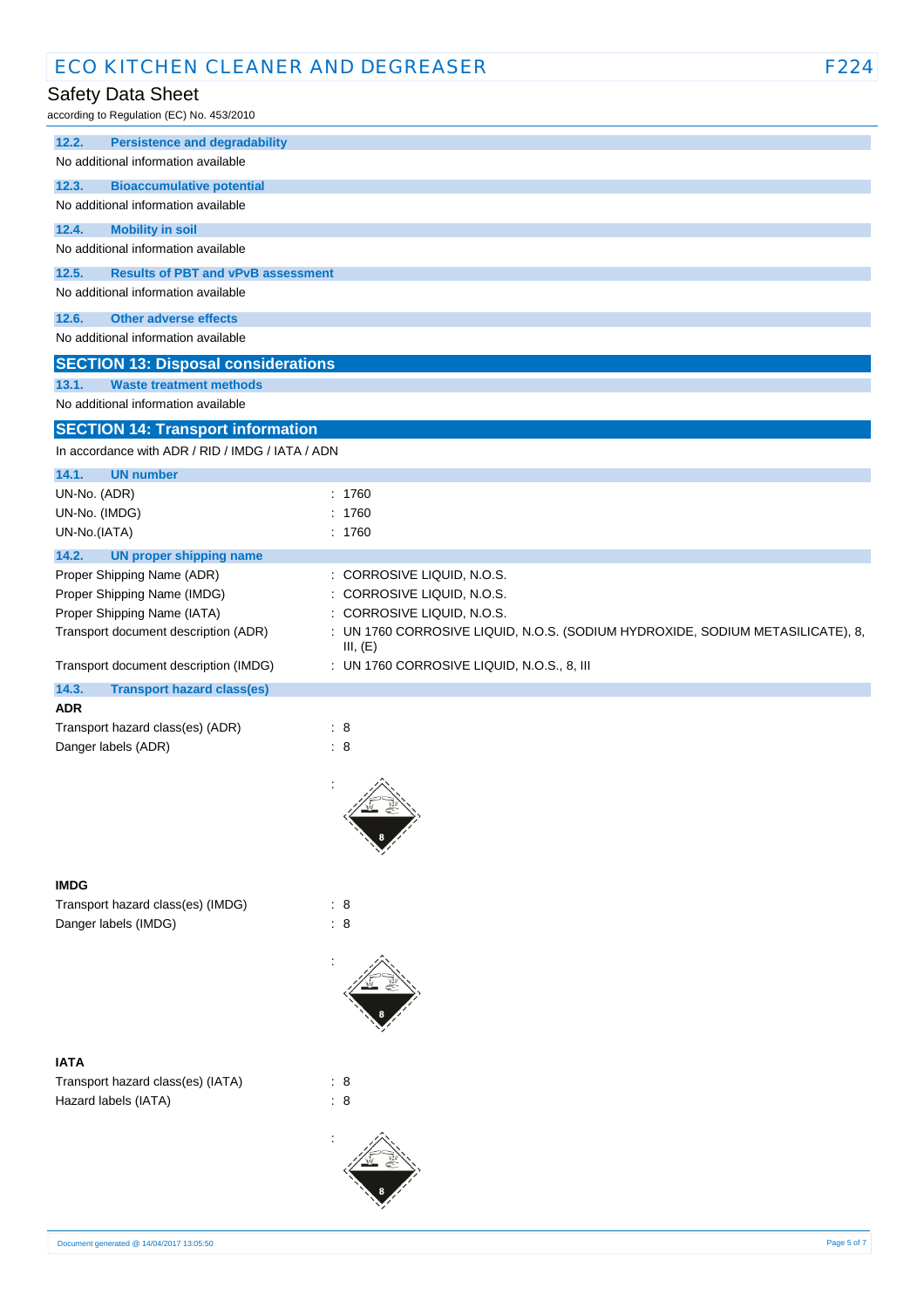# Safety Data Sheet

according to Regulation (EC) No. 453/2010

| 14.4.<br><b>Packing group</b>                                |                                             |
|--------------------------------------------------------------|---------------------------------------------|
| Packing group (ADR)                                          | $\therefore$ III                            |
| Packing group (IMDG)                                         | : III                                       |
| Packing group (IATA)                                         | : III                                       |
|                                                              |                                             |
| 14.5.<br><b>Environmental hazards</b>                        |                                             |
| Dangerous for the environment                                | $:$ No                                      |
| Marine pollutant                                             | No<br>÷                                     |
| Other information                                            | No supplementary information available<br>÷ |
| 14.6.<br><b>Special precautions for user</b>                 |                                             |
| - Overland transport                                         |                                             |
| Classification code (ADR)                                    | $\therefore$ C9                             |
| Special provisions (ADR)                                     | 274<br>÷                                    |
| Limited quantities (ADR)                                     | : 5L                                        |
| Excepted quantities (ADR)                                    | E <sub>1</sub><br>÷                         |
| Packing instructions (ADR)                                   | P001, IBC03, LP01, R001<br>÷                |
| Mixed packing provisions (ADR)                               | : MP19                                      |
| Portable tank and bulk container instructions<br>(ADR)       | $\therefore$ T7                             |
| Portable tank and bulk container special<br>provisions (ADR) | $:$ TP1, TP28                               |
| Tank code (ADR)                                              | $:$ L4BN                                    |
| Vehicle for tank carriage                                    | : AT                                        |
| Transport category (ADR)                                     | 3<br>÷                                      |
| Special provisions for carriage - Packages<br>(ADR)          | : V12                                       |
| Hazard identification number (Kemler No.)                    | $\therefore 80$                             |
| Orange plates                                                | 80<br>1760                                  |
| Tunnel restriction code (ADR)                                | E<br>÷                                      |
| EAC code                                                     | : 2X                                        |
| APP code                                                     | $\therefore$ B                              |
| - Transport by sea                                           |                                             |
| Special provisions (IMDG)                                    | : 223, 274                                  |
| Limited quantities (IMDG)                                    | $5 L$<br>÷                                  |
| Excepted quantities (IMDG)                                   | E1<br>÷                                     |
| Packing instructions (IMDG)                                  | P001, LP01<br>÷                             |
| IBC packing instructions (IMDG)                              | IBC03<br>÷                                  |
| Tank instructions (IMDG)                                     | : T7                                        |
| Tank special provisions (IMDG)                               | : TP1, TP28                                 |
| EmS-No. (Fire)                                               | $F-A$                                       |
| EmS-No. (Spillage)                                           | $: S-B$                                     |
| Stowage category (IMDG)                                      | : A                                         |
| - Air transport                                              |                                             |
| PCA Excepted quantities (IATA)                               | $\therefore$ E1                             |
| PCA Limited quantities (IATA)                                | : Y841                                      |
| PCA limited quantity max net quantity (IATA)                 | $\therefore$ 1L                             |
| PCA packing instructions (IATA)                              | : 852                                       |
| PCA max net quantity (IATA)                                  | $\therefore$ 5L                             |
| CAO packing instructions (IATA)                              | : 856                                       |
| CAO max net quantity (IATA)                                  | : 60L                                       |
| Special provisions (IATA)                                    | : A3                                        |
| ERG code (IATA)                                              | : 8L                                        |
|                                                              |                                             |